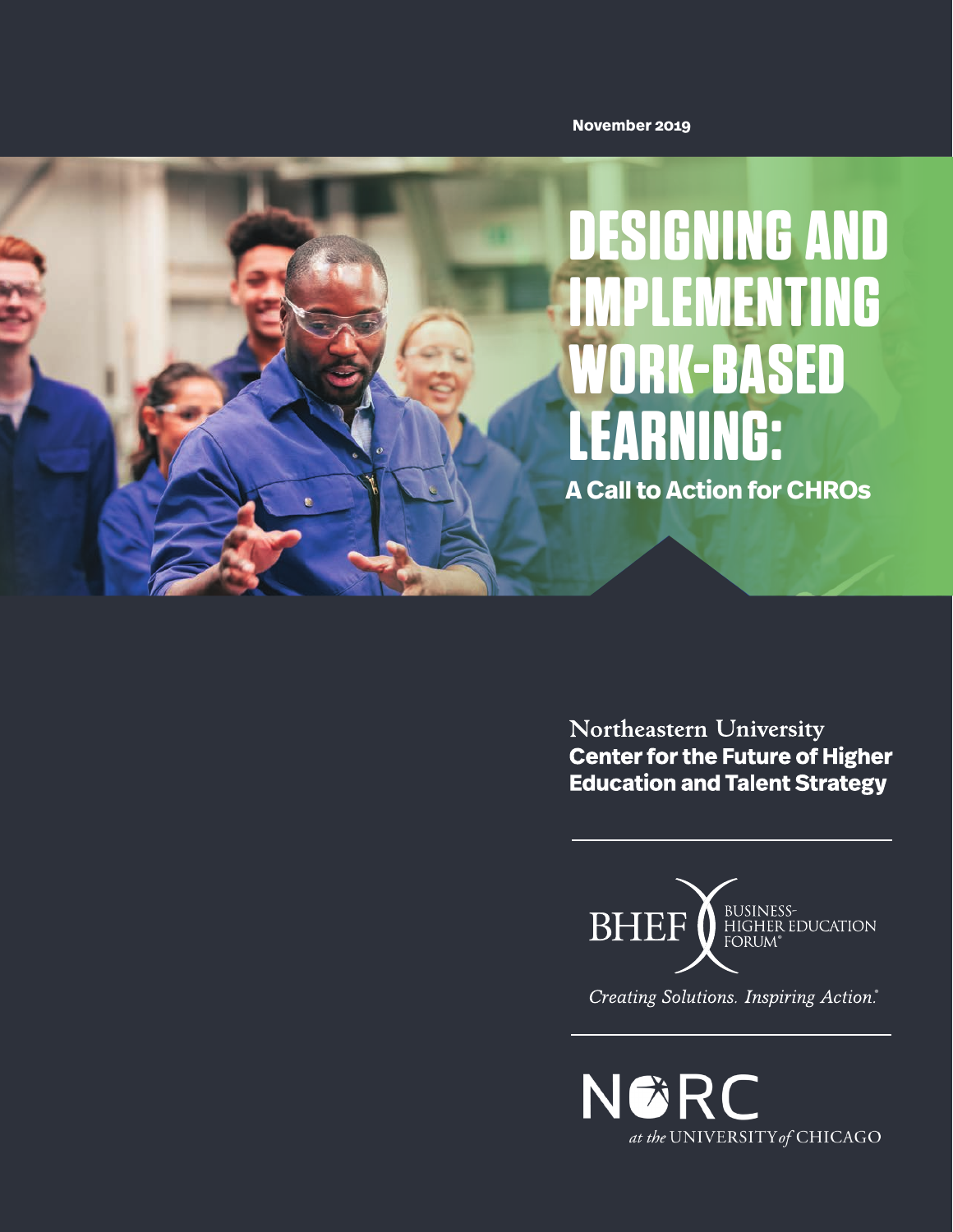**This executive summary authored by Northeastern University's** *Center for the Future of Higher Education & Talent Strategy* **is a companion piece to a broader research study on work-based learning – led by the Business-Higher Education Forum, NORC at the University of Chicago, and Northeastern.**

*This work was funded by the National Science Foundation under Award DUE-1331063.* However, any opinions, findings, conclusions, and/or recommendations are those of the authors and do not necessarily reflect the views of the Foundation.

> **The Center for the Future of Higher Education and Talent Strategy** (CFHETS) is an applied research center that builds on Northeastern University's position as the recognized leader in experience-powered lifelong learning. Drawing on the expertise of Northeastern faculty and affiliated industry-based scholars, CFHETS' analysis seeks to improve and optimize the interaction between the postsecondary education system and employers – thus improving outcomes for students, institutions, and the economy and society at large. For more information, visit northeastern.edu/cfhets

**NORC at the University of Chicago** is an independent research organization that delivers reliable data and rigorous analysis to guide critical programmatic, business, and policy decisions. Since 1941, NORC has conducted groundbreaking studies, created and applied innovative methods and tools, and advanced principles of scientific integrity and collaboration. NORC conducts research in five main areas: Economics, Markets, and the Workforce; Education, Training, and Learning; Global Development; Health and Well-Being; and Society, Media, and Public Affairs. For more information, visit norc.org.

**The Business-Higher Education Forum** (BHEF) is a nonprofit membership organization comprised of the Fortune 500 C-suite executives and leading university presidents dedicated to advancing innovative education and workforce solutions and improving U.S. competitiveness. BHEF utilizes the latest market intelligence to develop industry and higher education partnerships, change models, and innovative talent solutions in high-demand and emerging fields. Through these methods, BHEF creates impactful, long-lasting, and essential pathways that align higher education curriculum with evolving needs of today's workforce. Learn more at bhef.com.

#### **Project Team**

#### **Northeastern University**

Sean Gallagher, *Executive Director, Center for the Future of Higher Education & Talent Strategy* Kemi Jona, *Associate Dean, Lowell Digital & Enterprise Learning Innovation*  Karl Waggoner, *Doctoral Research Assistant*

#### **NORC at The University of Chicago**

Erin Knepler, *Research Scientist* Claudia Zapata-Gietl, *Principal Research Analyst*

#### **Business-Higher Education Forum**

Stephanie Blochinger, *Associate Program Director* Isabel Cardenas-Navia, *Vice President of Programs* Janet Chen, *Director* Brian K. Fitzgerald, *Chief Executive Officer*

*Suggested Citation:* S. Gallagher, K. Jona, K. Waggoner, E. Knepler, C. Zapata-Gietl, S. Blochinger, I. Cardenas-Navia, J. Chen, & B. Fitzgerald. (2019). *Designing and implementing work-based learning: a call to action for CHROs. Boston, MA: Northeastern University.*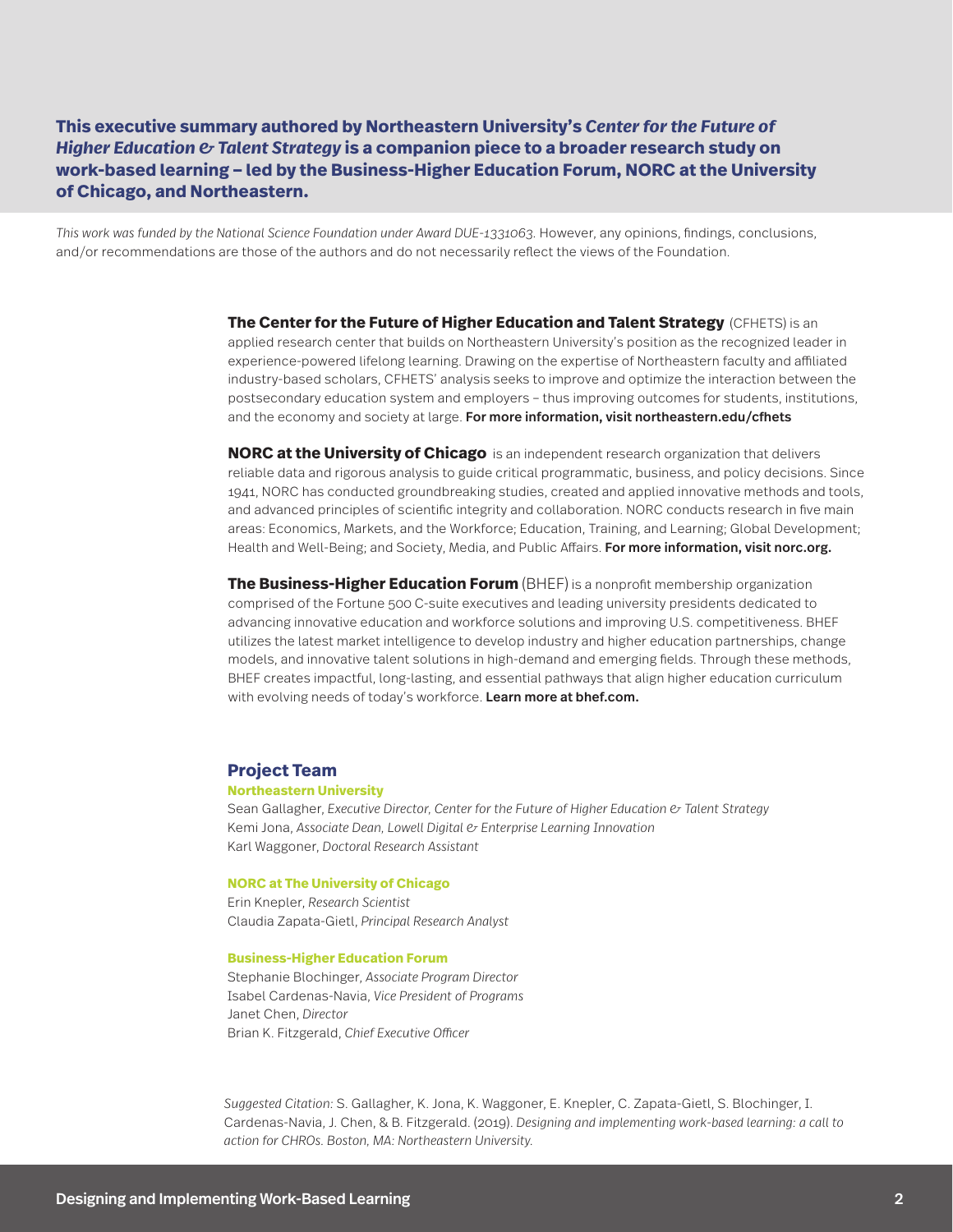## **A Call to Action: Work-Ready College Graduates**

Ten years into a sustained economic expansion that has unemployment rates at historic lows, the need for skilled talent is at the forefront of the corporate agenda. Human capital strategy has become a top priority for corporate leaders: CEOs report that their firms are today seeking a much broader range of skills than in the past, and CEOs see attracting and retaining talent as their top internal concern.<sup>4</sup> In the U.S., the value that hiring leaders place on well-educated employees has grown in recent years, and employers increasingly favor educational programs that include engagement with real-world work and on-the-job learning.<sup>2</sup>

Traditionally, in addition to their own training efforts, corporations have counted on higher education institutions to produce a pipeline of skilled talent. Despite the evidence that postsecondary education is valued and continues to command a premium in the market, employers consistently report that the majority of college graduates lack career readiness skills such as professionalism and communication – and that only slightly more than half have the necessary critical thinking skills for the workforce.<sup>3</sup> In national surveys, more than half of college students report that professional experiences would have helped them feel better prepared for careers.4

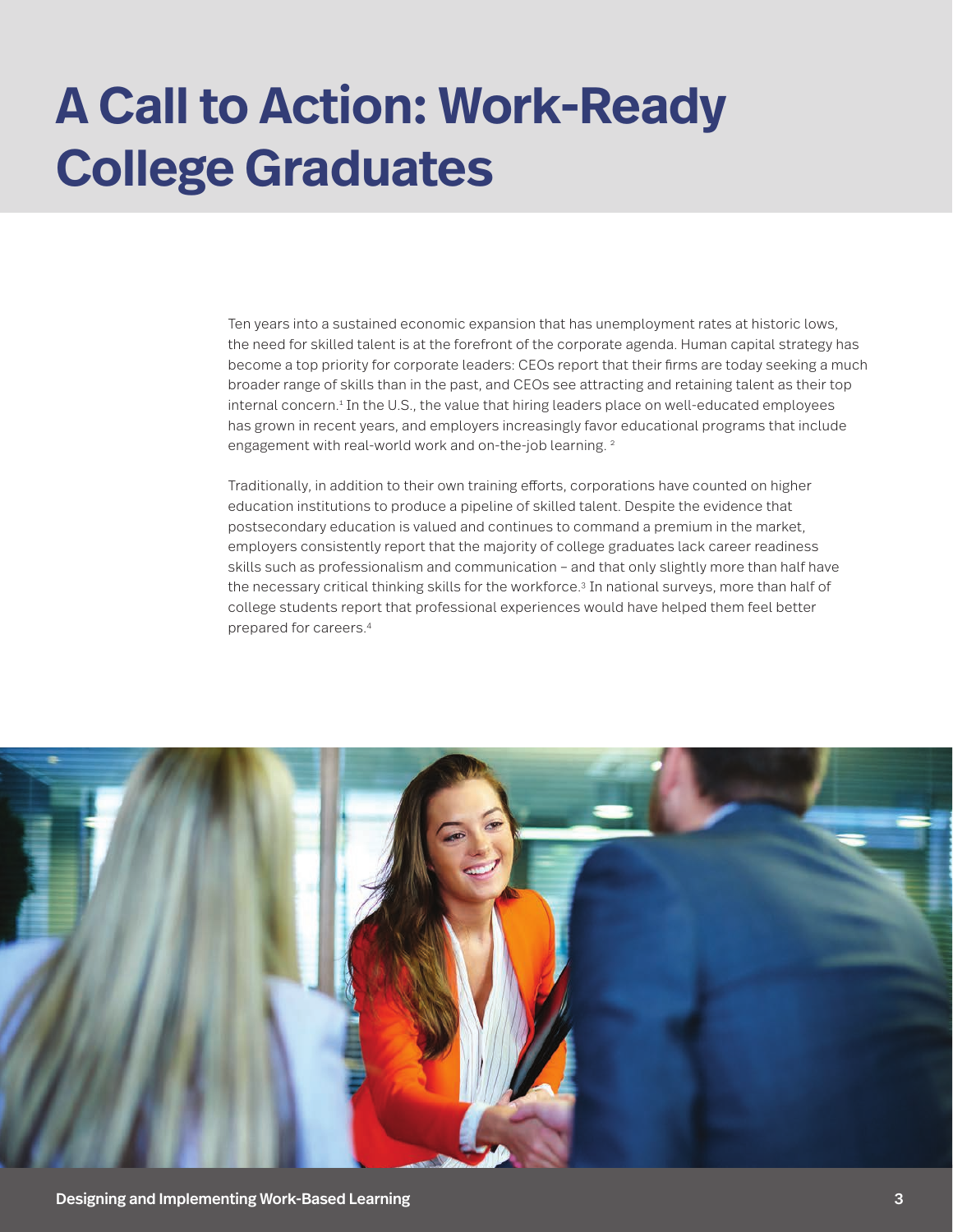### **Work-Based Learning: An Increasingly Popular Solution for Talent Development & Acquisition**

Work-based learning (WBL) – a category of academic learning models embedded in the real world of work, which includes, for example, internships and apprenticeships – is an underutilized approach for employers to recruit and develop talent, while also providing students with the necessary skills to enter and succeed in the workforce.

WBL can deliver superior educational outcomes for students – facilitating practice and feedback, increasing student motivation, and supporting both mastery and "just-in-time" learning.5 The research on internships, for example, documents a host of positive benefits to students including improved employability, wages, and academic achievement.<sup>6</sup> Students are also signaling their growing interest in WBL opportunities: over the course of their studies, a majority of all college students now complete an internship – and notably for HR leaders, these students convert into fulltime employees and retain at very high rates.<sup>7</sup> Employers see the benefits of WBL for students and their own businesses: Northeastern University's past national opinion polls of C-suite executives have found that 97% of business leaders believe that colleges and universities should expand workbased learning opportunities.<sup>8</sup>

**Work-based learning** (WBL) is a range of approaches and strategies where individuals learn through a work environment, while also enrolled in an education program that leads to a degree, vocational certificate, or other credential. Internships, apprenticeships, externships, co-ops, and capstone projects are all examples of WBL models.

> Additionally, there has also been a growing national movement from policymakers at both the federal and state levels – often working in concert with industry – to expand WBL models such as apprenticeships, and to incentivize work-based learning.

In 2017, the White House launched a national apprenticeship commission and announced \$200 million in funding via executive order. In 2019, the U.S. Department of Labor proposed new rules to enable the growth of "industry-recognized apprenticeship programs" – arguing that "industry-led, market-driven approaches" are necessary to scale apprenticeship models.<sup>9</sup> Also in 2019, the U.S. Department of Education launched the Federal Work-Study Experiment, which provides institutions with greater flexibility in how students can use work-study funds to engage in off-campus workbased learning programs such as apprenticeships and internships.10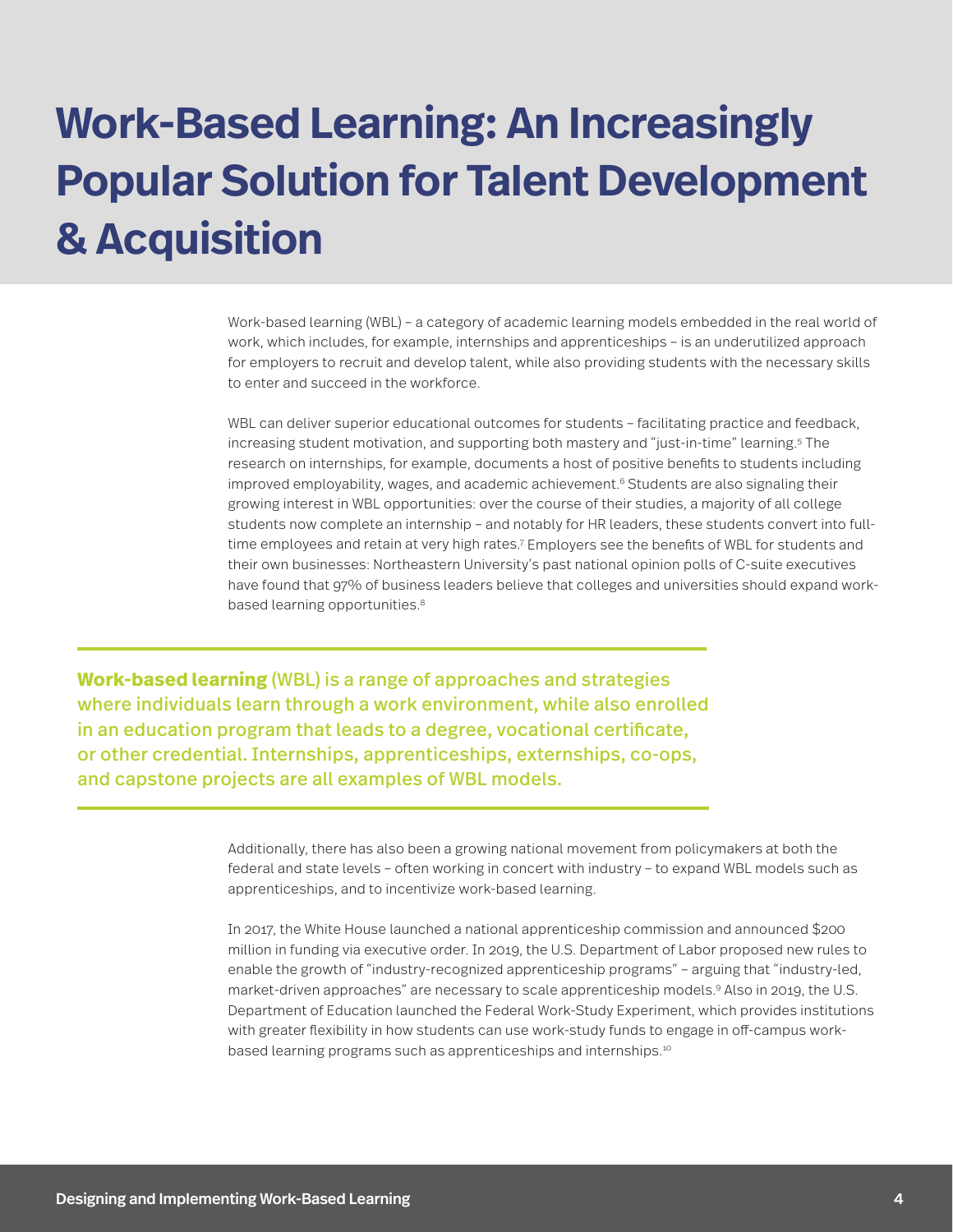In the Chicago region, major corporations and foundations have joined forces to launch Apprenticeship 2020 and support the Chicago Apprentice Network.11 The state of Colorado has launched initiatives like CareerWise, a public-private partnership focused on youth apprentices.12 In Washington state and beyond, an organization called Apprenti is building a training, certification, and placement model for high-tech jobs.13 These are just a few examples in an entirely new ecosystem of entities and corporate partners that is emerging – as nextgeneration apprenticeship models are increasingly expanding well beyond their traditional focus on the skilled trades.

Moreover, WBL can be a valuable tool for reskilling and training workers in today's faster-paced, technology-fueled economy. In a recent Northeastern University national survey conducted by Gallup, 73% of American adults said they looked to *employers* to bear the responsibility for retraining in the event of automation and technology-driven job dislocations.14 WBL presents a way for employers and educational institutions to work more closely together to develop a better-skilled talent pipeline.

Our college internship program offers real-world, hands-on experience in the business of insurance and financial services. We offer a balance of training, mentoring, and development in a professional/technical atmosphere. It allows us to attract talent and determine employment potential. We see it as a two sided interview – we get to see how the student performs, and they get a chance to see if this is an environment they could see themselves working in permanently. We want to provide an enjoyable and valuable experience so State Farm is viewed as a company of choice."  $\frac{1}{\omega}$  our  $\frac{1}{\omega}$  in the of track

*— Annette Martinez, Senior Vice President, State Farm*

Yet, employers may face challenges in developing and implementing WBL. For example, employers may not have the appropriate infrastructure to implement WBL experiences or may experience low ROI when they do. HR may also have difficulty communicating with line staff who supervise these experiences in order to translate the organization's technical needs into an effective hiring strategy. Understanding these challenges and potential models to address them is important to the success of such initiatives.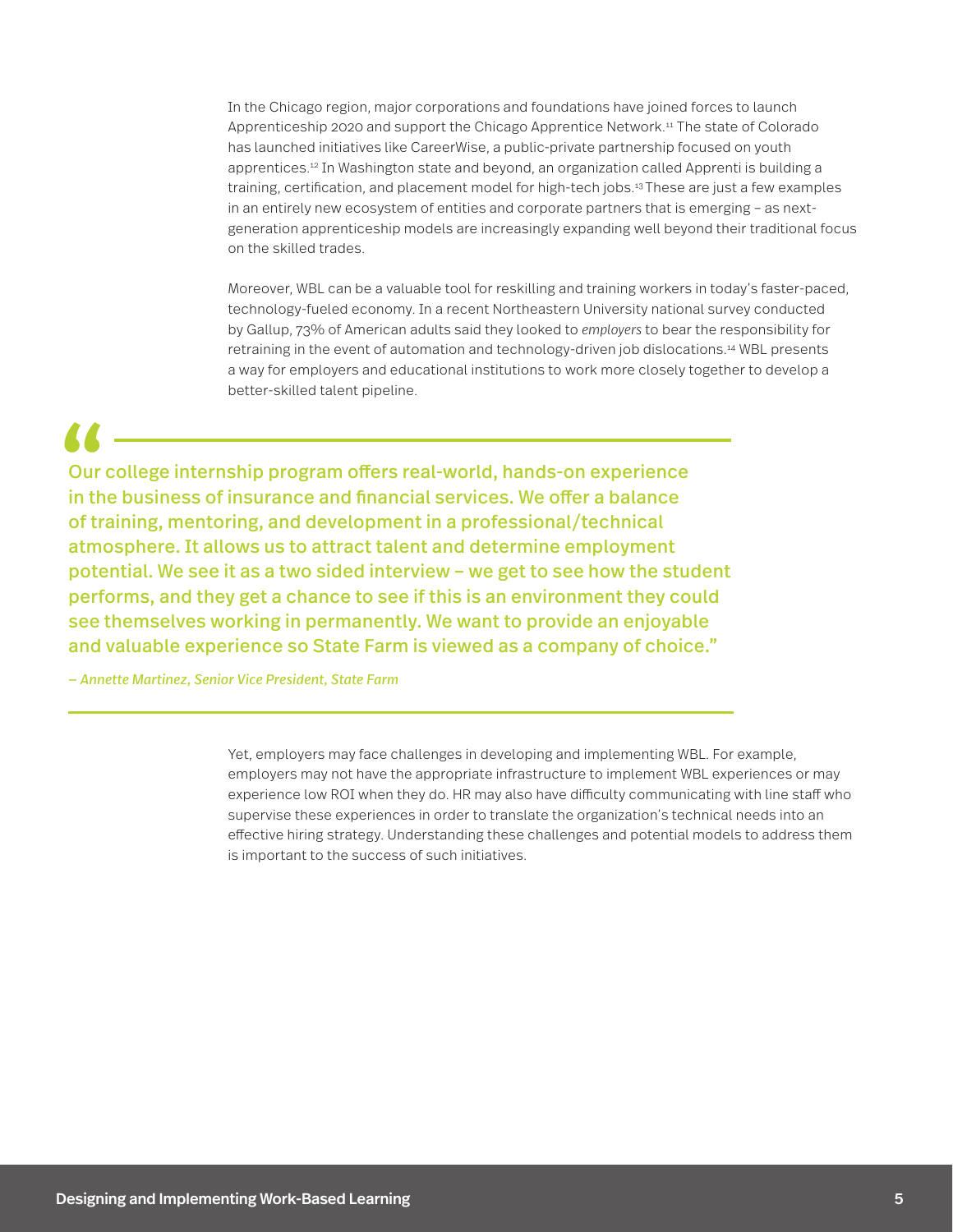## **WBL Insights and a Roadmap for Employers and CHROs**



Against this backdrop, employers – and chief human resource officers (CHROs) in particular, as those charged with leading talent strategy – can benefit from an analysis of how leading companies are approaching WBL initiatives. Although there is a fair amount of academic research on WBL – for example, how colleges are integrating internships into their curriculum – there is a significant information gap in terms of understanding how *employers* are approaching WBL.

To meet this need, the Business-Higher Education Forum (BHEF), NORC at the University of Chicago (NORC), and Northeastern University collaborated on a year-long research project. Supported by a grant from the National Science Foundation (NSF), this research – which led to the development of a [deep research report](https://reports.norc.org/white_paper/designing-and-implementing-work-based-learning-research-findings-and-key-lessons-from-employers/) that this brief summary serves as a companion to – aimed to provide CHROs an analysis of the latest developments and best practices in the WBL field, with particular attention to the case for improving, scaling, resourcing, and measuring the success of WBL. The project engaged employers and industry associations around the country (representing a wide range of industry sectors) through roundtable meetings, qualitative interviews, case studies, and a pilot survey that together included more than 40 employers.

The goal of *this* brief executive summary for the CHRO audience is to describe the key takeaways from the research, including six recommendations emerging from the study and described in more depth later:

- **1** Consider WBL more holistically, recognizing the full continuum of models – and that the boundaries and traditional definitions related to these models are evolving
- **2** Pursue and elevate WBL as a strategic *talent acquisition* vehicle that is integrated with broader workforce planning strategies
- **3** Ensure WBL programs are afforded dedicated resources – a hallmark of successful programs
- **4** Recognize the opportunity to create stronger, deeper relationships with colleges and universities – as well as the emergence of new third-party entities that are facilitating WBL initiatives
- **5** Establish ROI measures to fuel WBL improvement and expansion
- **6** Design for inclusion and recognize the potential for WBL to increase workforce diversity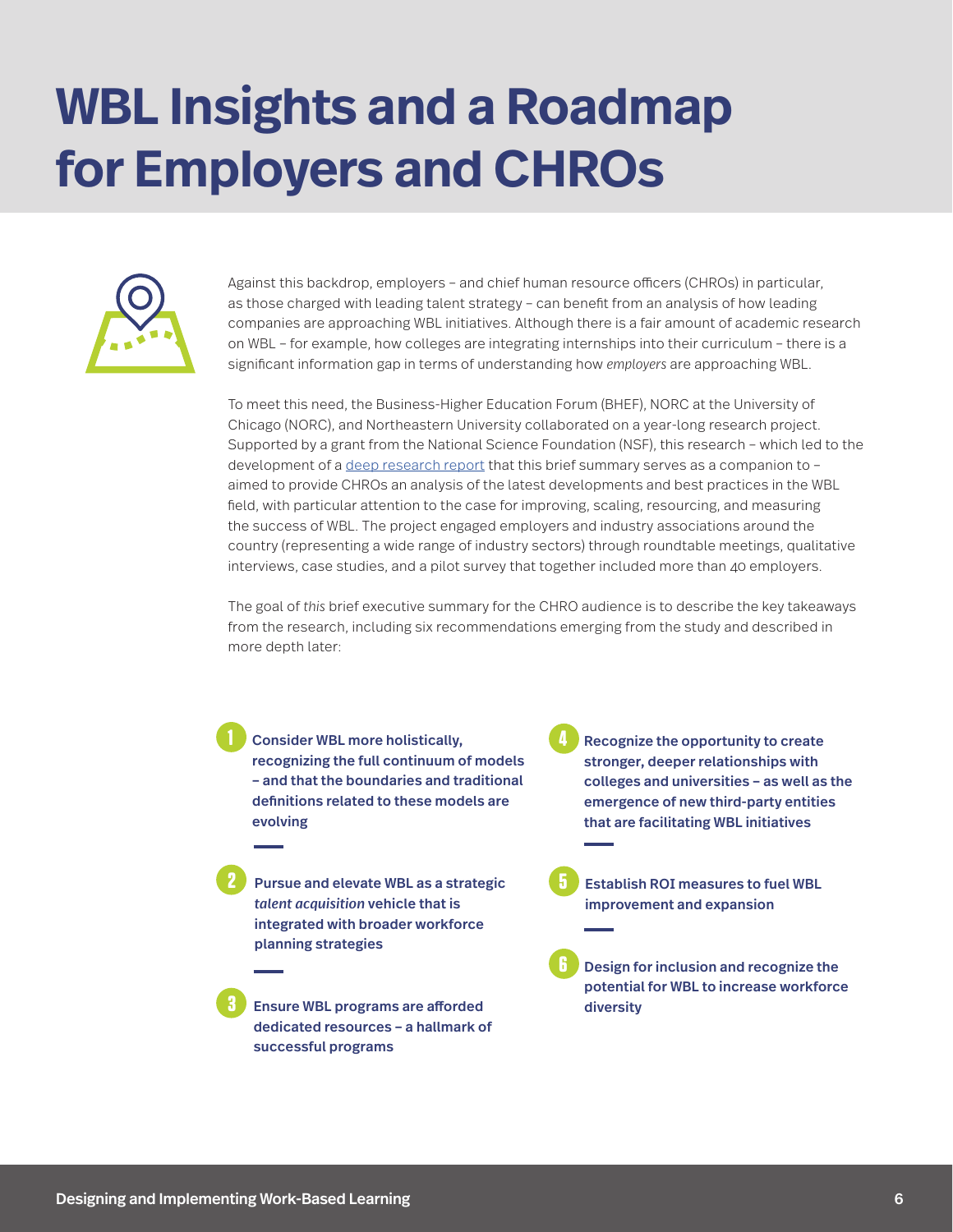#### **Acknowledging the Continuum of WBL Models**

Employers can choose from an array of WBL models to fit their workforce planning goals and the resources they are willing to commit to providing students with opportunities to integrate their academic studies with the world of work. From internships and clinical placements to capstone projects and apprenticeships, these models are distinguished by key characteristics including:

- Time commitment and scope
- Relationship to mission-critical or short-term/project-based organizational work
- Level/extent to which the experience is compensated
- Recognition for formal academic credit
- Academic, industry, or professional credentials that result
- Formal connection and recognition in employers' hiring process

Many organizations find that WBL engagement is most impactful when it is highly structured and integrated with important organizational work and job roles. Intentionally designed WBL experiences can meet business objectives rather than only academic objectives. It is also important to note that elements of each model are increasingly being combined in new ways – and that "digital" WBL engagements now exist as well.

#### **Major WBL Models**

#### **Internships**

Short-term (e.g., often a few months-long) paid or unpaid work experiences in areas related to classroom learning, typically for students with little experience in the field. Internships are learning experiences that relate to college coursework and also provide employers the opportunity to evaluate up-andcoming talent.

#### **Co-operative education (co-op)**

A deeper and more structured form of internship specific to some schools and programs – typically paid and often extending for 4-12 months. Co-ops are typically structured around students integrating an extended period of work into their academic program – either on a full-time basis rotating with their studies, or in a parallel, part-time fashion.

| இ |  |
|---|--|
|   |  |
|   |  |

#### **Practicums and clinical placements**

Workplace-based field experiences – often unpaid and part-time – that enable students to observe and gain experience related to their profession while heavily supervised. These models are especially common in healthcare, clinical psychology, and law for example, and the category is inclusive of "residencies," "externships," and clerkships.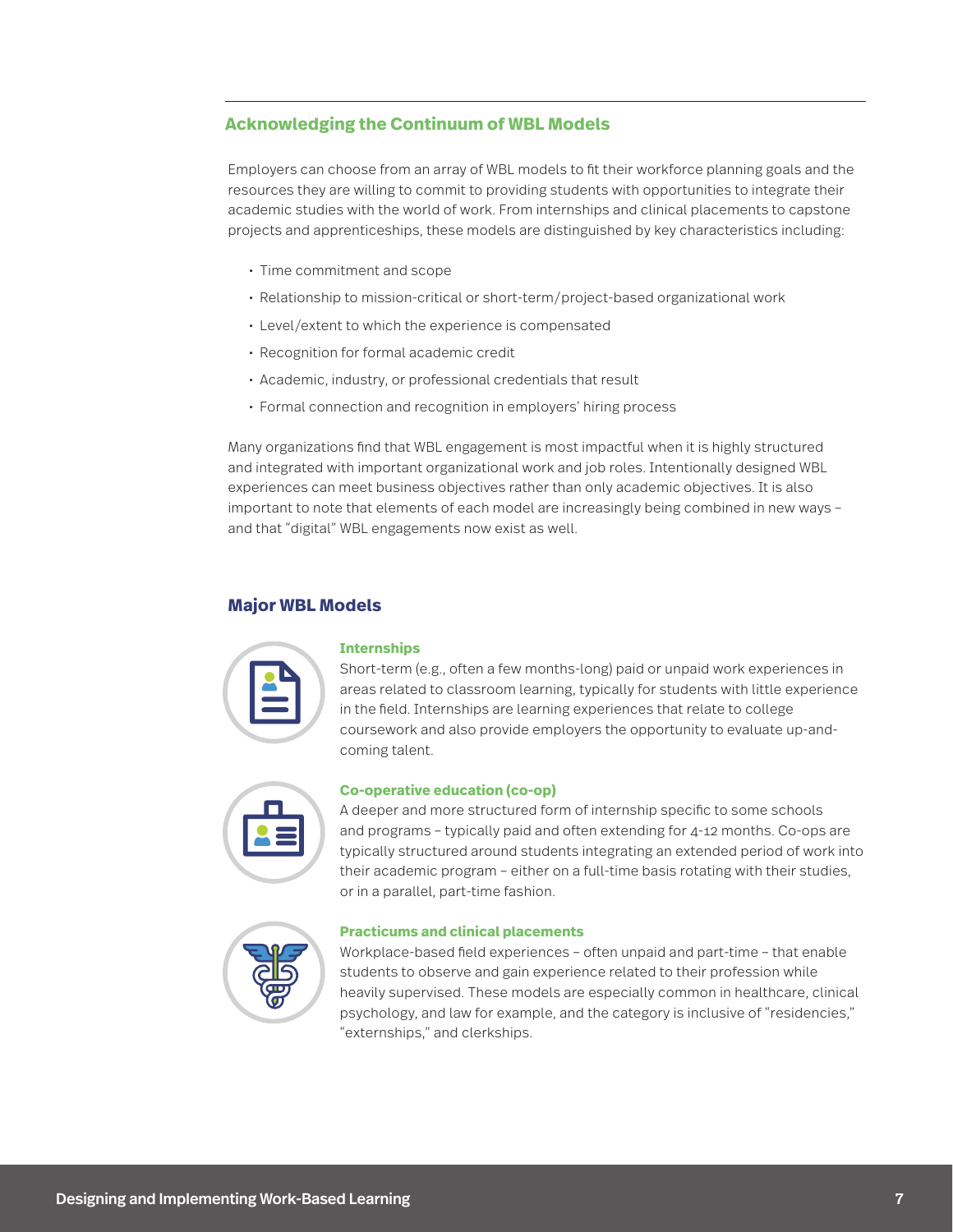

#### **Apprenticeships**

A formal, structured, paid, full-time on-the-job training program in which the learner gains skills based on close supervision and observation from a skilled mentor. Apprenticeships are an actual job – often based on "shadowing" – embedded in the workforce but can also be closely associated with academic work. The Federal Government and coalitions of major U.S. employers are currently fueling a push for the expansion of apprenticeships. The U.S. Department of Labor manages a formal, "registered apprenticeship" program, but apprenticeships also exist in many other forms.

#### **Online projects, consulting, and industry-sponsored capstone projects**

With the emergence of a "gig economy," employers are increasingly able to tap into talent on-demand and based on shorter time-cycles. Many business, technology, and professional programs for example are integrating employer-sponsored projects into their curriculum – students may engage in paid or unpaid consulting, or simply complete a project related to a real-world business problem. In the engineering field and others, a final signature project or "capstone" is common.



#### **Applied research projects**

Students and faculty also often engage employers in collaborative research projects that make use of real-world materials, labs, data sets, etc. While these experiences are more academically grounded, they revolve around real industry and organizational work and assets, and deliver support or a work product to the employer organization.

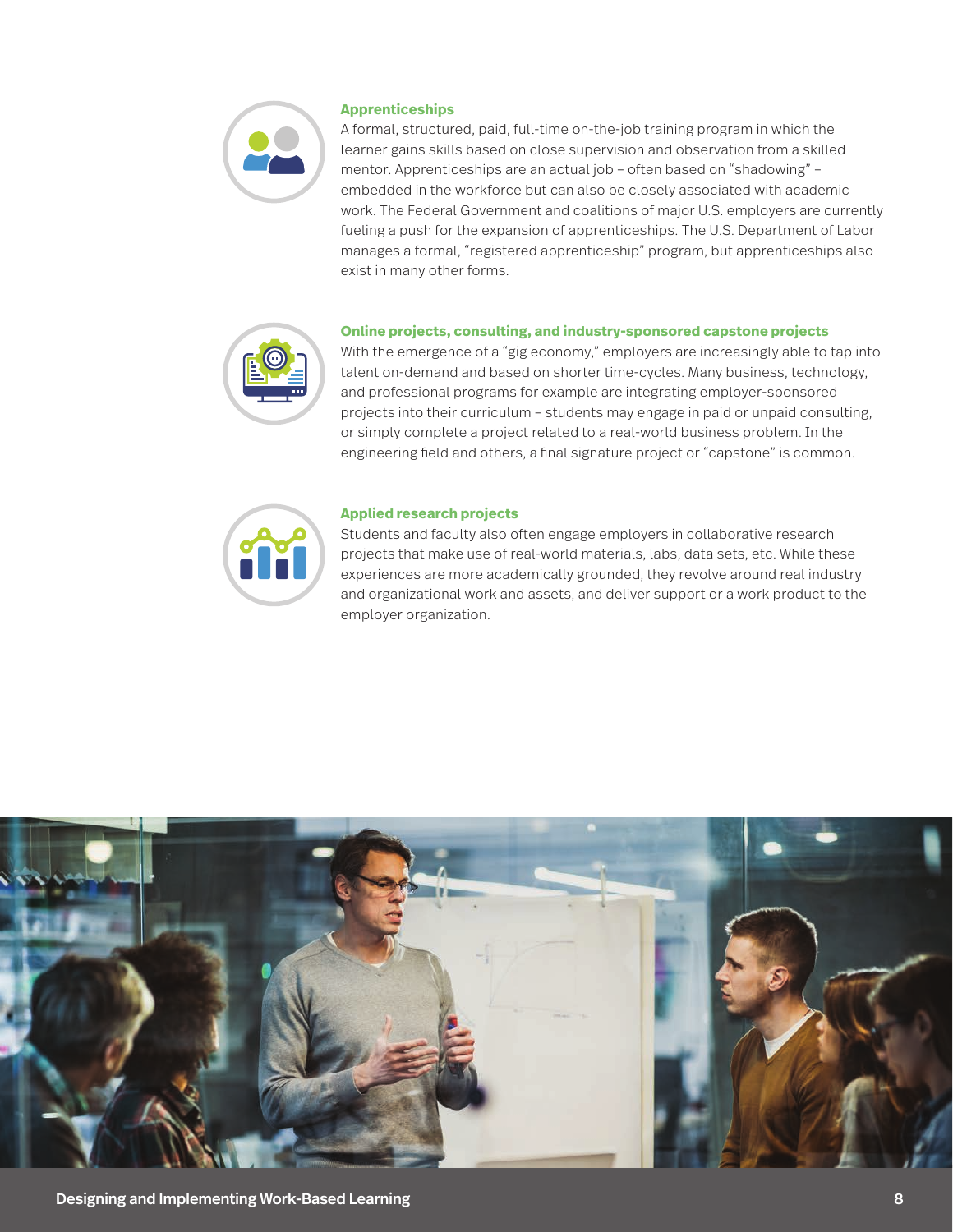### **SIEMENS -**

In 2011, Siemens developed a mechatronics apprenticeship program at its Charlotte, NC location in response to a local skills gap. As of 2018, the program had 21 apprentices and 16 graduates. The program, in partnership with Central Piedmont Community College, provides participants with a 40 hour a week job while they earn an associate degree. In return, Siemens asks for a two-year commitment to its competitive program. Successful apprentices are seen working across the spectrum of job responsibilities, have greater loyalty to the company, and are highly productive. Siemens hopes to build on these successes by growing the program in other areas of the country in other specialties.

### **Bloomberg**

Bloomberg's marquee WBL program is its New York City internship program. From the beginning, Bloomberg sets out to offer a world-class experience. The summer internship is a 10-12 week program that recruits students from across the U.S. to work together to solve real problems for clients, collaborate across their product groups, and experience informal enrichment activities (e.g., mentoring, networking, and soft skills development) in addition to the day-to-day work activities.

### **Raytheon**

Raytheon offers traditional summer internships as well as part-time internships or co-op opportunities during the academic year. Raytheon's co-op experiences offer challenging work, exposure to real-world projects, mentoring from experienced engineers, an opportunity to work with advanced equipment, insight into work/life "fit" within the company, and excellent networking opportunities with other internship and co-op participants and professional engineers. Raytheon has actively been tracking its WBL data for the past several years: in 2018, the firm converted 81% of interns and co-ops to full-time hire (among those that were eligible for full-time employment). Additionally, there is a strong focus on recruiting females and individuals of color in STEM: one-third of college hires are candidates from diverse backgrounds. Additionally, 40-50% of co-op applicants are women.



E-commerce company Wayfair's co-op programs provide highly structured projects that are tied to teams across Wayfair who have established goals and supports for participants. Teams propose the position to HR staff, who work to ensure that participants stand to have a valuable experience and that the teams can adequately support their work. Co-op participants are mentored and given access to interesting projects in order to promote a productive WBL experience for the participant and company. The success of their program has improved application rates to technical roles, and they credit that to an improved employer brand when successful co-op participants spread the word to others.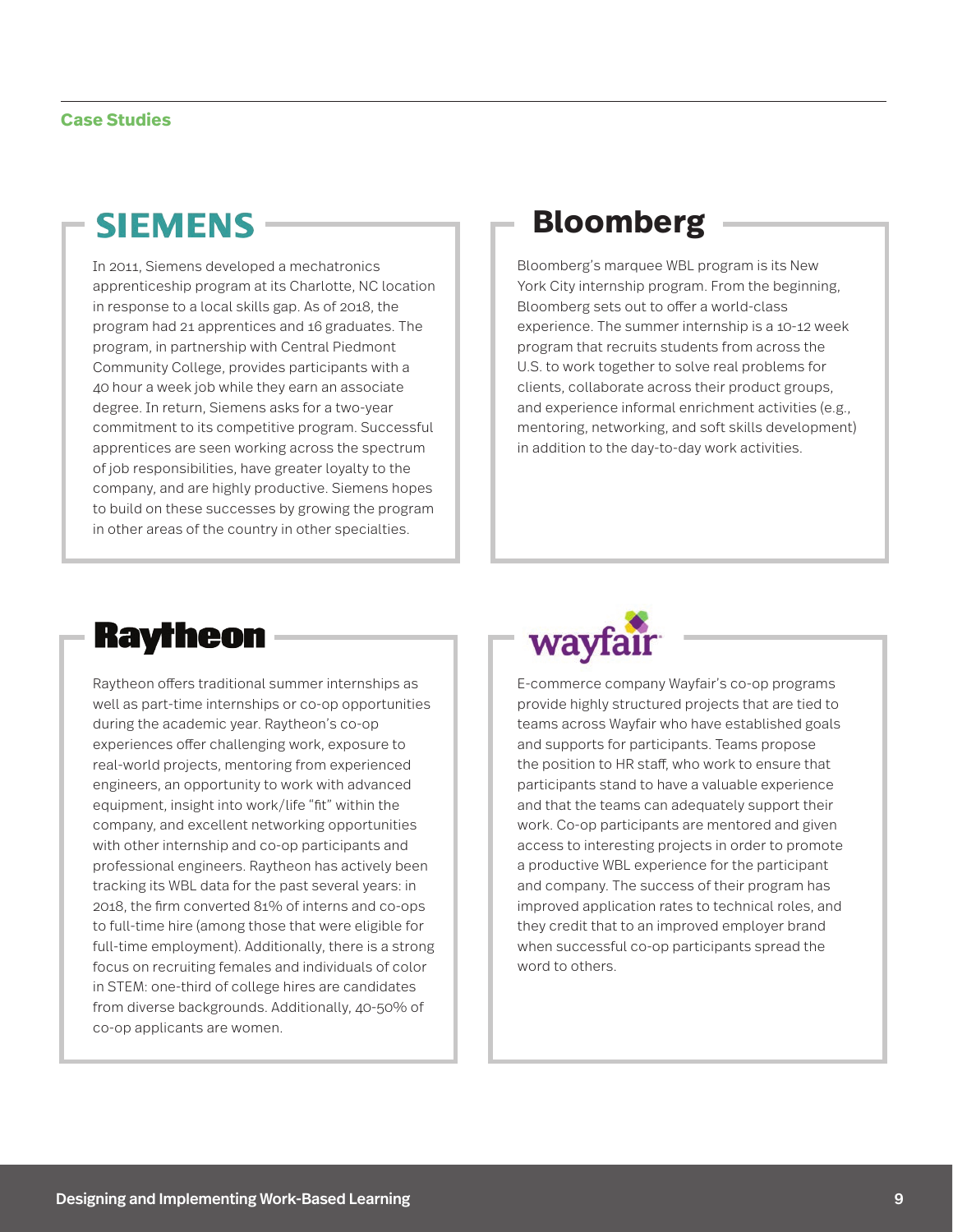## **Key Recommendations**

The following recommendations that emerged from this year-long research project can help CHROs to shape WBL strategies going forward:

**Consider WBL more holistically, recognizing the full continuum of models – and that the boundaries and traditional definitions related to these models are evolving.** While most employers are very familiar with internships, they are increasingly curious about the potential of other WBL models. For example, as apprenticeships rise in popularity, it is important for companies to consider integrating their WBL efforts rather than operating siloed and disconnected WBL programs out of multiple areas in the business. We found that even among companies operating numerous, large-scale WBL efforts, these initiatives can often be better integrated. **1.** 

More than ever, leading companies are experimenting with new types of WBL – with new forms of apprenticeships perhaps the most prominent example. Rather than being constrained by traditional and formal constructs (e.g., "registered" apprenticeships), the surging interest in this WBL model is prompting experimentation, innovation, and the stretching of historical definitions. Although consistency in terminology and structure is without a doubt important in the marketplace, it bears monitoring how some firms are adapting attributes from one WBL model and porting them to, or labeling them another – for example, creating new digital skills-focused programs that span what might traditionally be considered an apprenticeship, an internship, and a research experience.<sup>15</sup>

**Pursue and elevate WBL as a strategic** *talent acquisition* **vehicle that is integrated with broader Pursue and elevate WBL as a strategic talent acquisition vehicle that is integrated with b<br><b>2. avorkforce planning strategies.** Not surprisingly, we found a wide range of motivations for employers' engagement with WBL. Many employers' reasons for engaging in WBL revolve around building their "employer brand" or community engagement – and programs are often managed out of the philanthropic side of the firm. Employers should also consider that WBL can also be part of a powerful talent acquisition strategy – especially when fueled by analysis. Firms who are advanced in conducting quality-of-hire analysis or talent analytics have found that internships and other WBL avenues are among their highest quality and most productive talent identification and acquisition avenues. Building the talent pipeline is often emerging as the primary motivation for engaging in WBL.

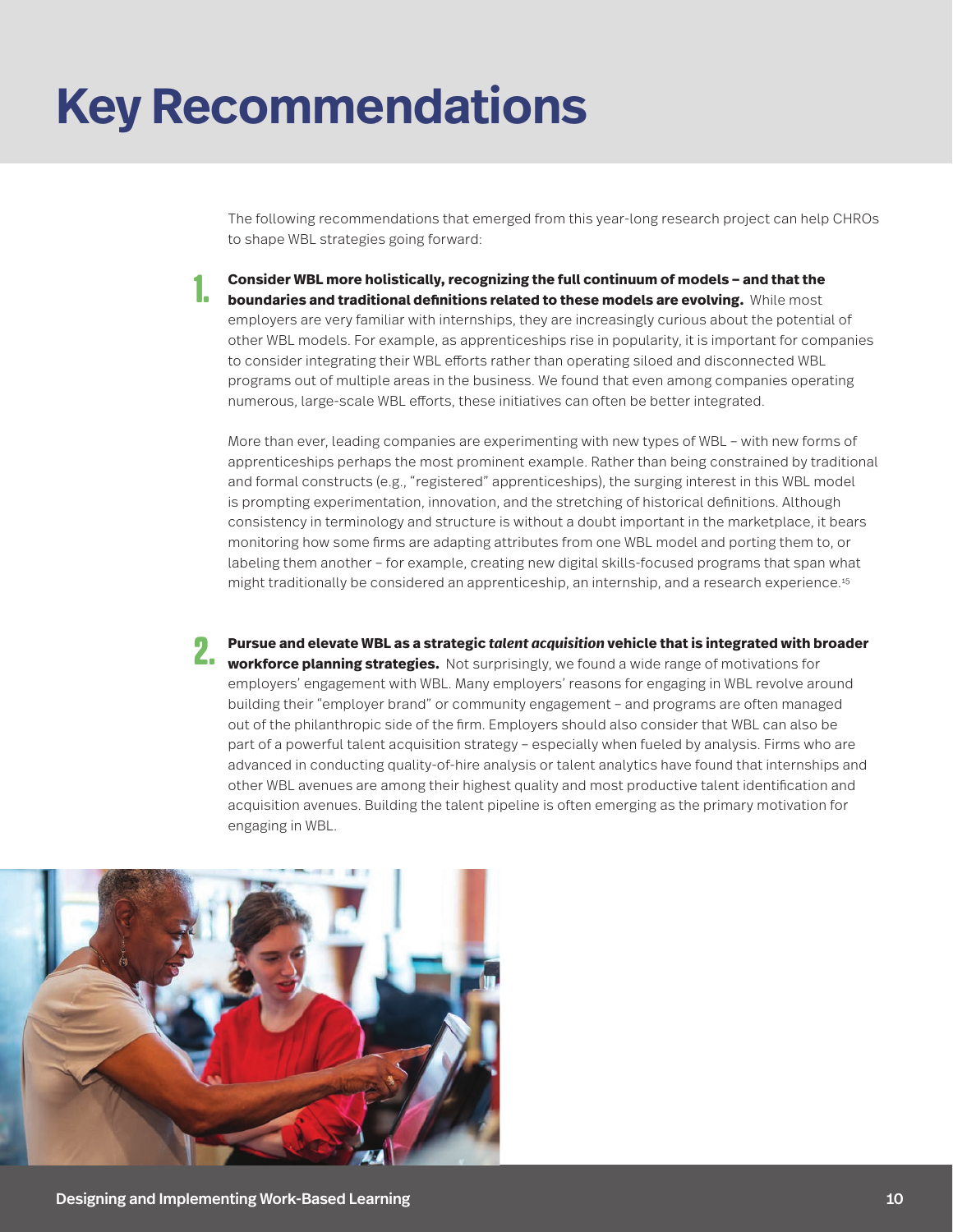Related to this, the importance of integrating WBL efforts into broader talent strategy and workforce planning was a common theme that emerged in our discussions and research with employers – and that many executives believe is a key opportunity and necessity. To support that effort, improved relationships between HR and line staff who supervise work-based learning experiences could help HR better understand the technical needs of the organization and translate them into more effective hiring strategies.

**Ensure WBL programs are afforded dedicated resources – a hallmark of successful programs.** 

**8. Ensure WBL programs are afforded dedicated resources – a hallmark of successful program<br>• Successful and scalable WBL efforts are built on intentional design and dedicated resources, in** staffing, financial, and strategic/organizational design terms. Many employers participating in our research detailed an array of campus visits, student engagement, data analysis, and evaluation that required (and benefited from) a dedicated team. This is also consistent with new research showing that purposeful design, strong supervisor support, and integration with academics are key drivers of students' success and perception of value.<sup>16</sup>

One common challenge is the fragmented variety of entry points and functional owners for WBL efforts at both colleges and within employers: thus, dedicated liaisons and clear channels for WBL activity can be beneficial to success and scale.

**Recognize the opportunity to create stronger, deeper relationships with colleges and**  Recognize the opportunity to create stronger, deeper relationships with colleges and<br>In a universities – as well as the emergence of new third-party entities that are facilitating WBL **.** 

**initiatives.** Generally, it is well understood that there is demand and a need for employers and colleges and universities to work more closely together.17 The lack of alignment between higher education and business is often due to individual, siloed attempts to address issues – rather than a holistic top-down approach.18 As colleges focus more on employability – and as they develop more academic programs integrating WBL, there are many new avenues emerging for higher educationbusiness engagement. This is in a CHRO's interest, as by demonstrating their demand for WBL experiences and willingness to partner, employers can play a catalytic role in growing the crucial supply of higher education WBL programs and graduates – thus ensuring a larger and betterqualified talent pipeline.

A crucial additional development and useful resource for employers is the emergence of a new marketplace of third-party intermediaries that specialize in connecting job seekers to WBL opportunities and facilitating WBL initiatives in a relatively "turnkey" fashion. This growing sector of non-profits, state-based efforts, and commercial start-ups includes, for example, organizations such as Apprenti, CareerWise, and Techtonic Group. These types of organizations represent entirely new business models that may make it easier for CHROs to develop a WBL-driven talent acquisition pipeline – especially in the case of small and medium businesses, and units with limited staff and resources.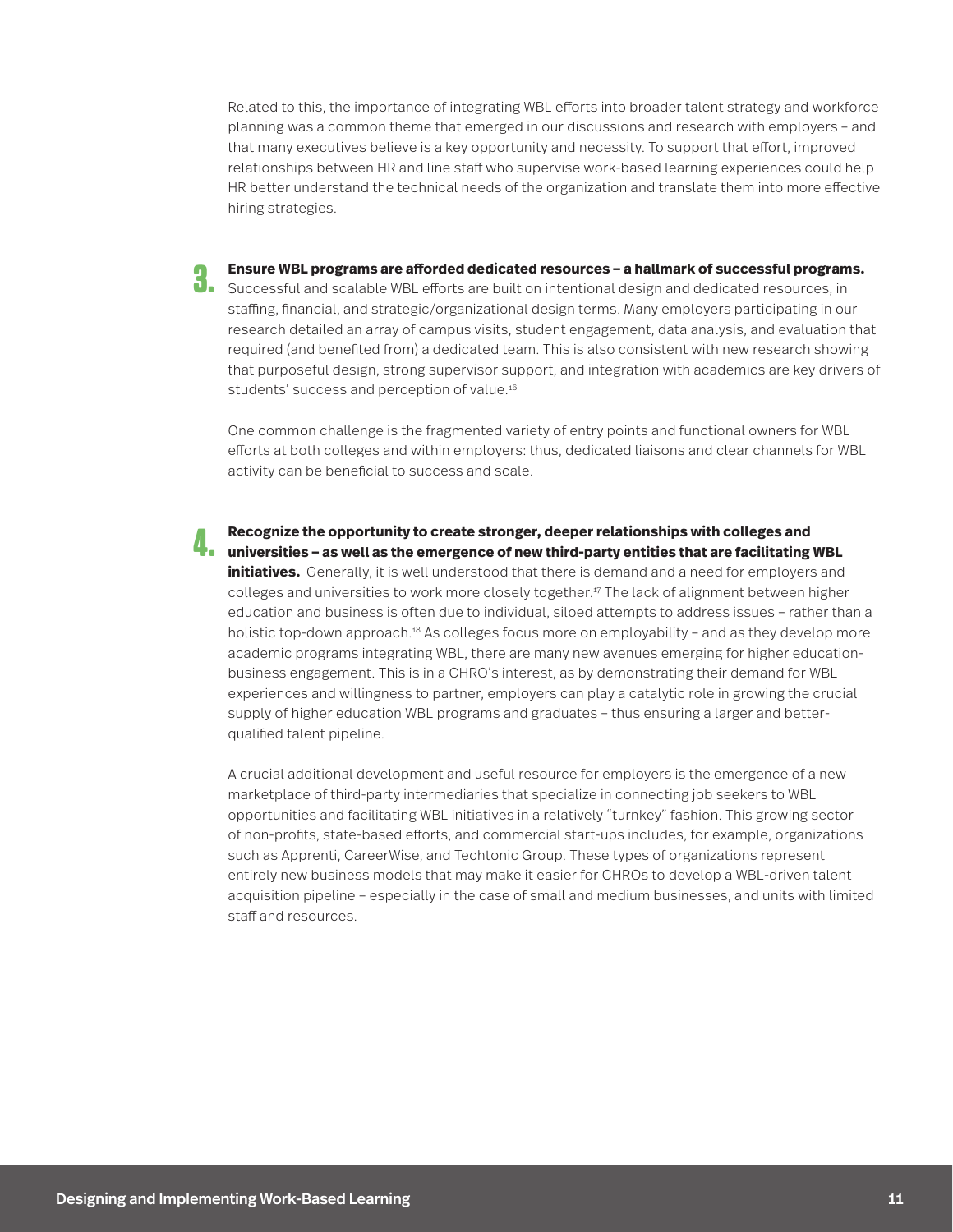- **Establish ROI measures to fuel WBL improvement and expansion.** At the outset of our research **Establish ROI measures to fuel WBL improvement and expansion.** At the outset of our researd<br>**1.** effort, we hoped to study how employers with scaled WBL initiatives were measuring ROI and to benchmark returns. We found that relatively few employers are measuring the return on their WBL efforts – while acknowledging that they are moving in and investing in this direction. This interest is consistent with CHRO's growing deployment of analytics in talent acquisition and college recruiting.19 Better measurement can illuminate the ways that WBL initiatives are supporting and advancing a company's overall goals and strategy.
- **Design for inclusion and recognize the potential for WBL to increase workforce diversity.** Many **Companies are increasingly focused on diversity and equity in hiring<sup>20</sup> – and many organizations' WBL companies are increasingly focused on diversity and equity in hiring<sup>20</sup> – and many organizations' WBL** efforts include a focus on and have delivered promising results in terms of creating a more diverse workforce – with examples in our study including Keybank, State Farm, and Northrop Grumman. WBL can be a key vehicle for expanding beyond typical recruitment channels by tapping into broader populations of students and professionals – especially when considering a range of higher education institutions, and when WBL experiences potentially vary in composition, duration, and geography.

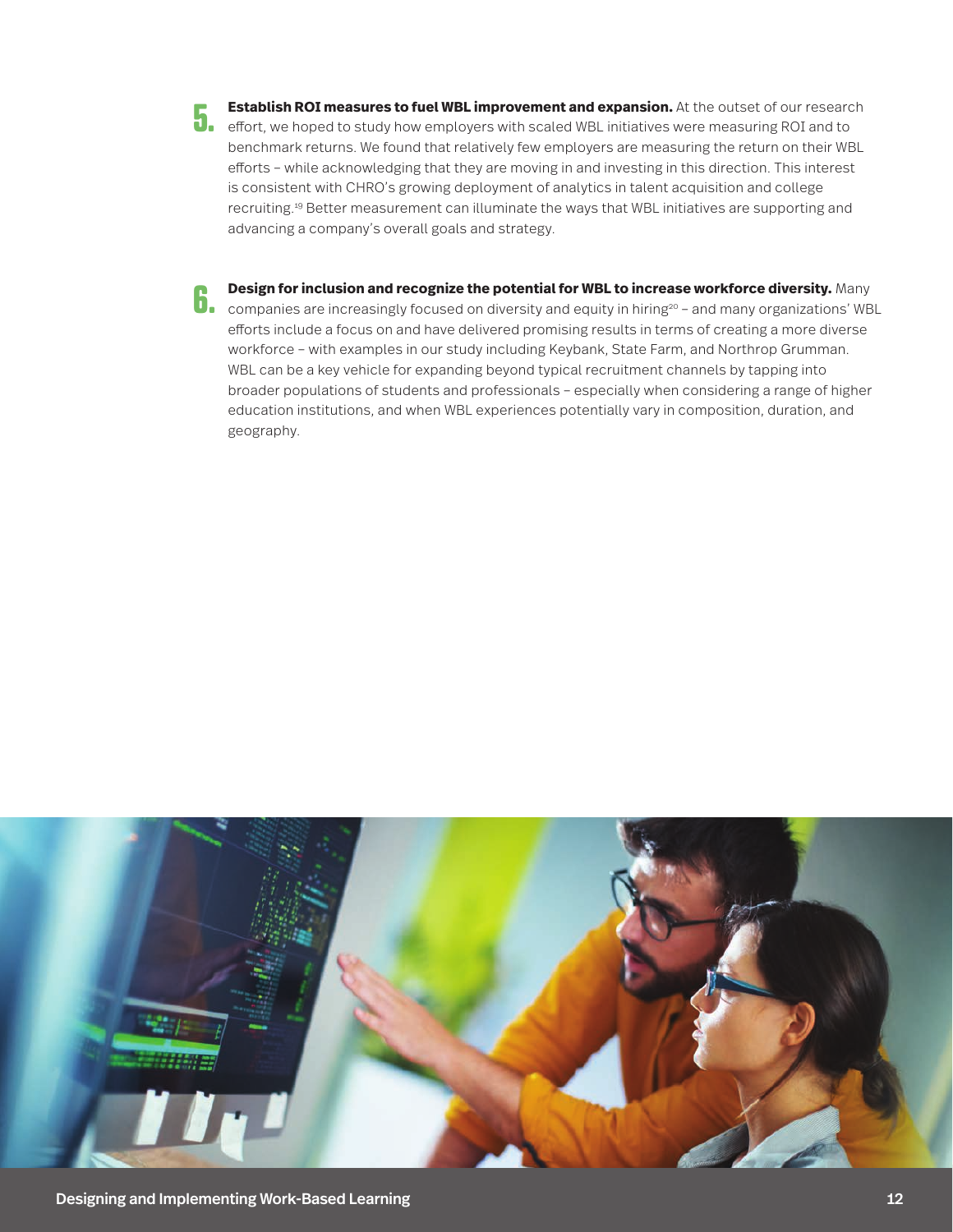# **DIAGNOSTIC QUESTIONS FOR CHROs TO CONSIDER IN EVOLVING WBL STRATEGY**

**Based on our research, CHROs may wish to consider the following diagnostic questions related to shaping or scaling their WBL strategy.**

- How would our company describe its primary motivations for WBL? Might there be opportunities to align WBL programs more tightly with business goals?
- What strategic growth areas could WBL support? What types of projects and realworld work might be appropriate to more thoughtfully engage students participating in WBL?
- Is there an opportunity for WBL to be unified or managed via more leadership from HR vs. individual business units? What additional support systems and resources would we need to consider to improve or grow our WBL opportunities?
- Have we benchmarked our WBL investment, staffing, and program scale against industry and local peers?
- Have we completed a workforce planning exercise to understand our current and future talent needs? Is WBL represented/aligned with growing investments in workforce planning and talent analytics?
- In what ways could WBL be leveraged to better support our public brand and community engagement?
- What creative opportunities for innovation might exist to stretch beyond traditional WBL definitions and constructs?
- Do we have a good understanding of the growing array of new intermediary organizations and WBL servicers we might partner with? Are there local, state, or federal

government programs that could support our efforts and create leverage?

- In what ways might the growth of online education, virtual teaming software, and "gig economy" contracting potentially present new opportunities for remote WBL engagements that open new talent pools?
- What potential opportunities exist to integrate talent acquisition-focused WBL initiatives with internal learning and development (L&D) across employee career stages?
- How can we better engage faculty and administrators at higher education institutions to create stronger alignment between curriculum and industry needs? Is there a strategic opportunity to deepen these relationships through focus and investment, to potentially secure a talent acquisition advantage?
- How might our existing WBL efforts benefit and be expanded by reaching new populations such as in community colleges and high schools?
- How can WBL ROI be better measured? What data is needed - and what outcome metrics could be made more explicit and measured to ensure tracking toward success?
- What changes to WBL strategy and practices could we make to improve conversion to fulltime hires?
- How might WBL support strategically reaching targeted candidate populations or geographies?



The [full research](https://reports.norc.org/white_paper/designing-and-implementing-work-based-learning-research-findings-and-key-lessons-from-employers/)  [report](https://reports.norc.org/white_paper/designing-and-implementing-work-based-learning-research-findings-and-key-lessons-from-employers/) provides additional findings featuring a much deeper level of detail, data, and case studies.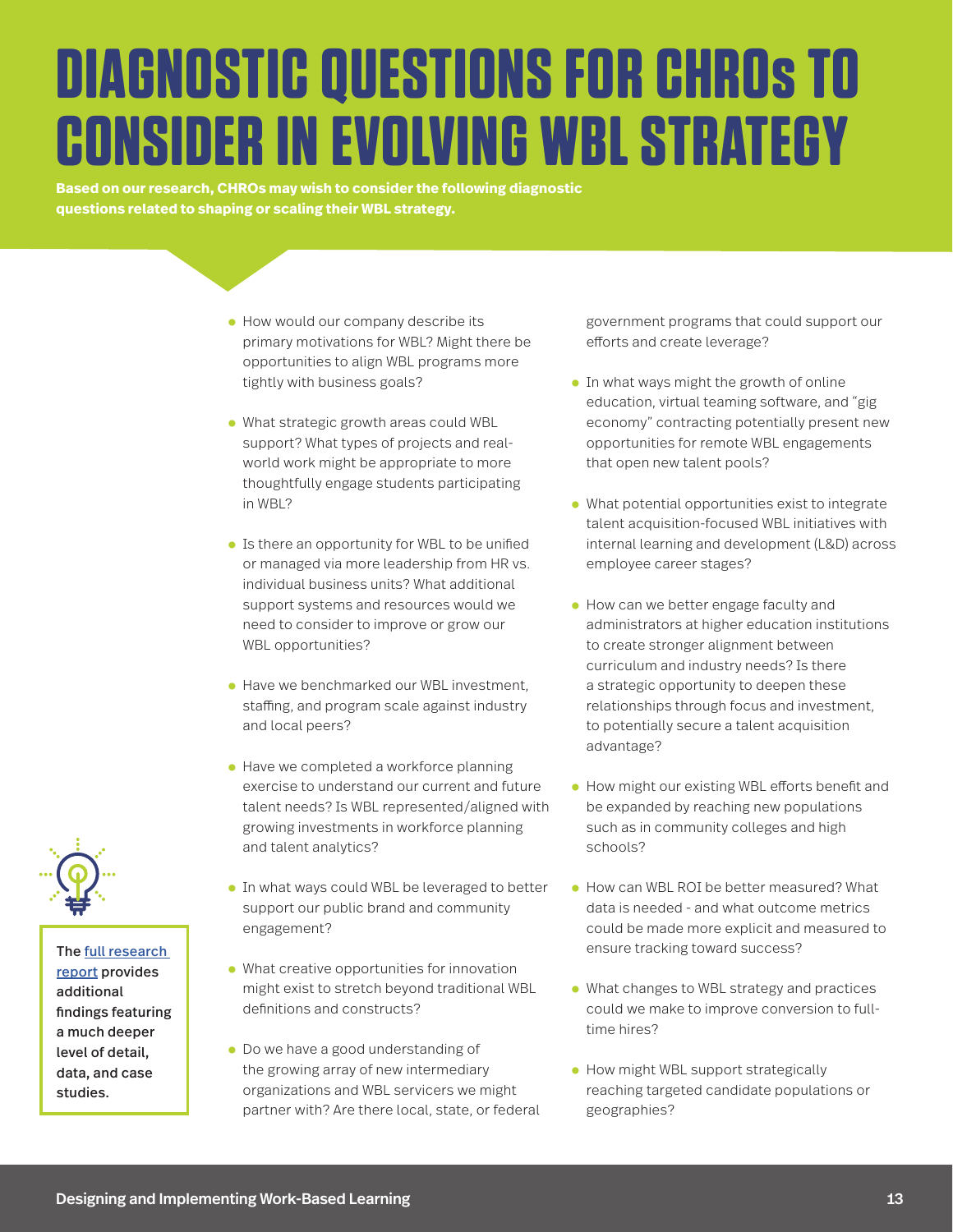### **References**

- <sup>1</sup>The Conference Board, "In 2019, CEOs are Most Concerned About Talent and a Recession," January 17, 2019, https://www.prnewswire.com/news-releases/in-2019-ceos-are-most-concerned-about-talent-and-arecession-300779592.html; PWC, *People Strategy for the Digital Age: A New Take on Talent*, 2015, https://www.pwc. com/gx/en/services/people-organisation/publications/people-strategy.html.
- 2. Sean R. Gallagher, *Educational Credentials Come of Age*, 2018, https://www.northeastern.edu/.../Educational\_ Credentials\_Come\_of\_Age\_2018.pdf.
- 3. McGraw-Hill, 2018 *McGraw-Hill Future Workforce Survey*, 2018, https://www.mheducation.com/futureworkforce.html.
- 4. Ibid.
- 5. Susan A. Ambrose & Laurie Poklop, "Do Students Really Learn from Experience?," *Change: The Magazine of Higher Learning*, 47, 1 (2015): 54-61.
- 6. Matthew T. Hora, Zi Chen, Emily Parrott, & Pa Her, "Problematizing College Internships: Exploring Issues with Access, Program Design, and Developmental Outcomes in three U.S. Colleges." *WCER Working Paper No. 2019-1*, 2019, https://www.wcer.wisc.edu/publications/abstract/working-paper-no-2019-1.
- 7. National Association of Colleges & Employers (NACE), "Internship and Co-op Report 2019," 2019, https://www. naceweb.org/store/2019/internship-and-co-op-report/.
- 8. Nicole Schepker, "Educating the Next Generation of Makers," *New England Journal of Higher Education*, July 28, 2014, https://nebhe.org/journal/educating-the-next-generation-of-makers/.
- 9. The Federal Register, "Apprenticeship Programs, Labor Standards for Registration, Amendment of Regulations," June 25, 2019, https://www.federalregister.gov/documents/2019/06/25/2019-13076/apprenticeship-programslabor-standards-for-registration-amendment-of-regulations.
- 10. Andrew Kreihbaum, "Connecting Federal Work-Study to Careers," *Inside Higher Ed*, May 21, 2019, https://www. insidehighered.com/news/2019/05/21/devos-experiment-will-open-work-study-more-private-sector-jobs
- 11. Chicagoland Workforce Funder Alliance, "Corporations, Leading Foundations Join Forces to Launch \$3.2M Apprenticeship Collaborative in Chicago to Help Hire 350 Apprentices Over Two Years," January 29, 2019, https://www.prnewswire.com/news-releases/corporations-leading-foundations-join-forces-to-launch-3-2mapprenticeship-collaborative-in-chicago-to-help-hire-350-apprentices-over-two-years-300785954.html.
- 12. CareerWise Colorado, https://www.careerwisecolorado.org/.
- 13. Apprenti, https://apprenticareers.org/.
- 14. Gallup, *Facing the Future*, 2019, https://www.gallup.com/education/259514/northeastern-gallup-perceptionspreparing-to-meet-ai.aspx.